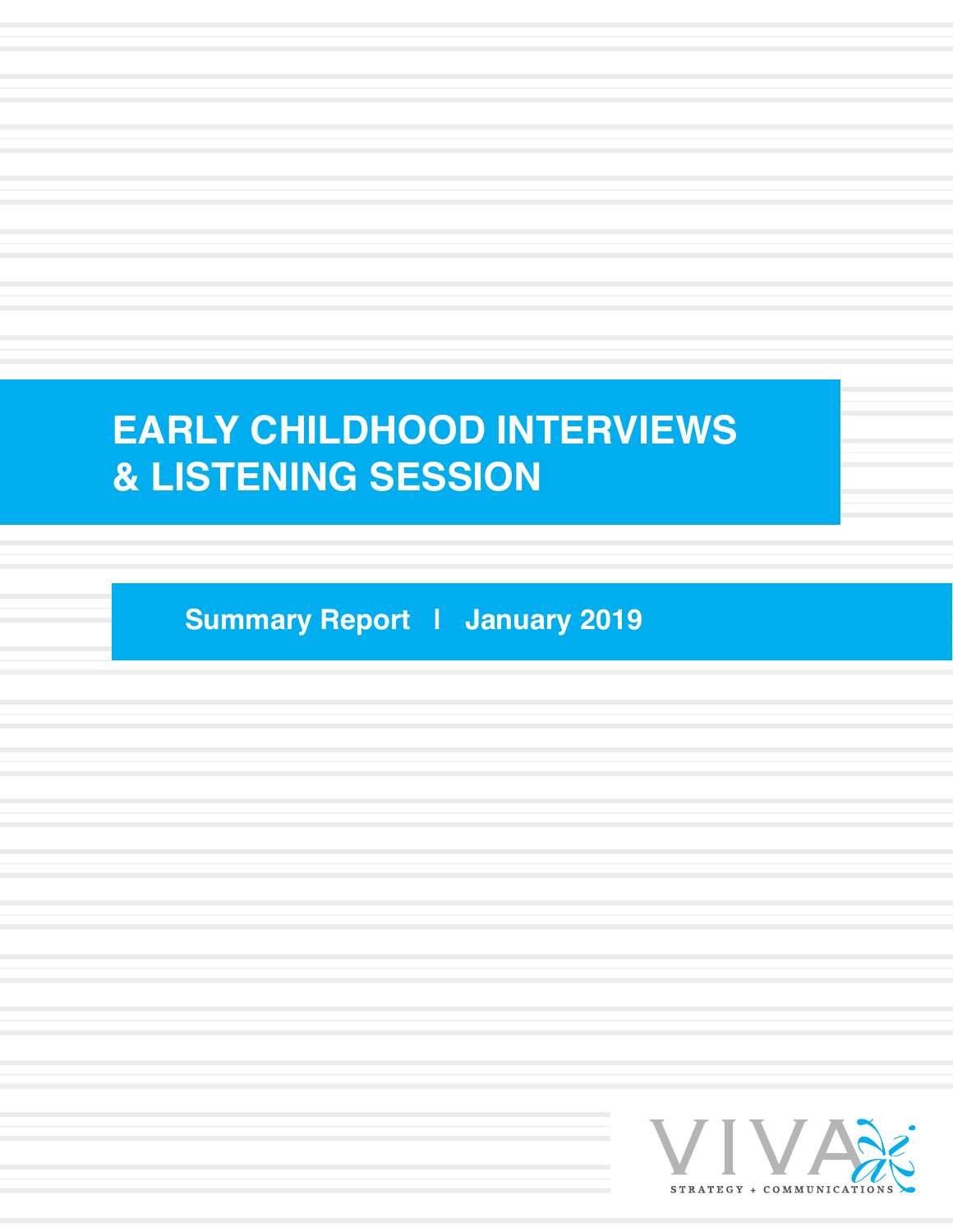## **CONTENT**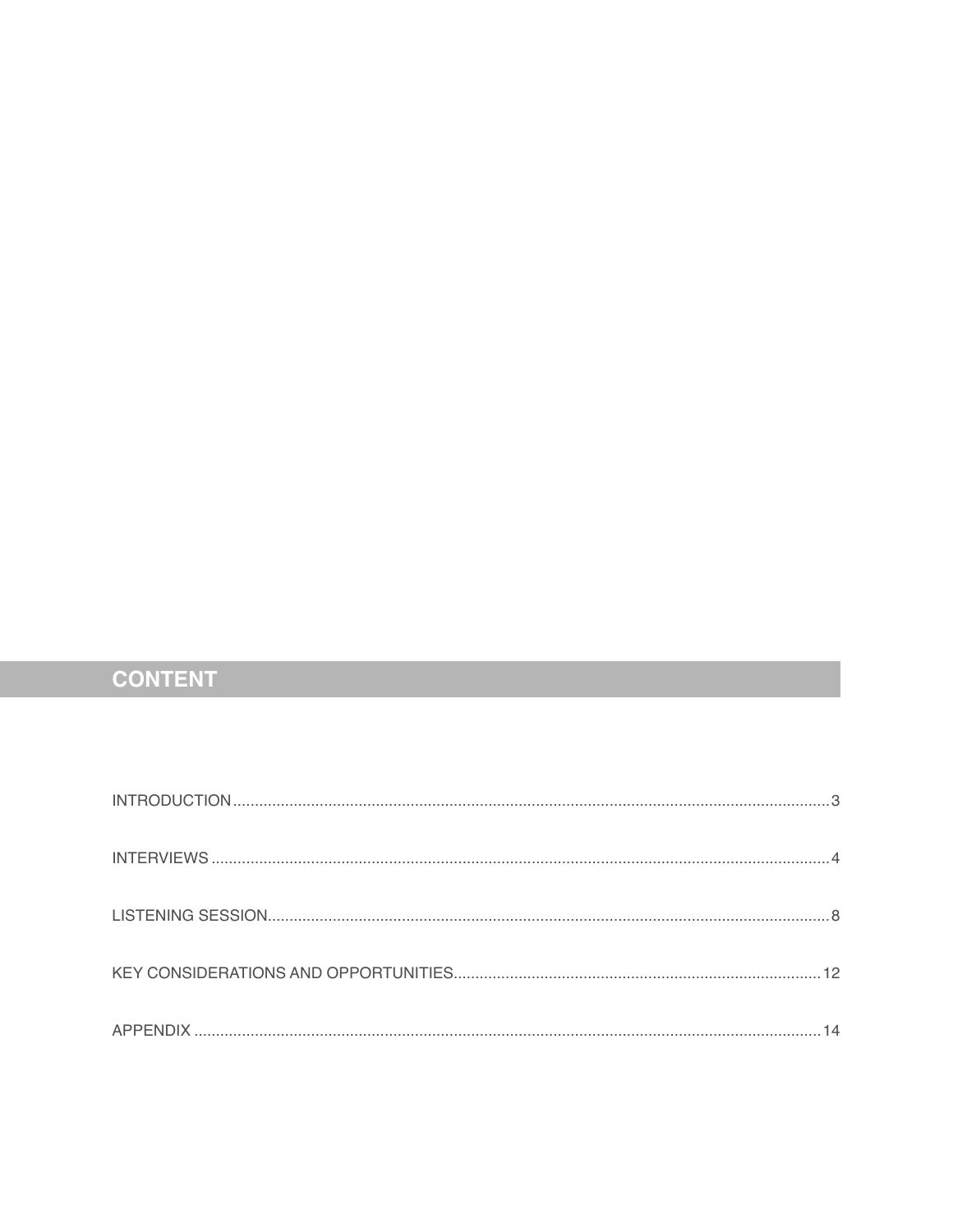## **INTRODUCTION**

The Dean & Margaret Lesher Foundation is a family foundation with a mission to enhance the quality of life in Contra Costa County through a focus on supporting education, the arts, and children and families. Within the existing focus areas, the Board has identified four strategic impact goals in order to deepen the Foundation's impact over the next five to ten years. One of the four impact goals is that more children are thriving through improved learning opportunities and strengthened families, over time resulting in increased educational and economic mobility. The Board has identified developing a ten-year initiative in early childhood as its primary approach for achieving this impact goal.

In order to inform its early childhood community investment approach, the Foundation wanted to understand the needs of Contra Costa families as it relates to helping their very young children thrive and have the foundation they need to be prepared for kindergarten and for future academic and life success. To achieve this, the Foundation partnered with Contra Costa County's robust network of local service organizations and agencies doing daily work with families.

In late 2018, VIVA Strategy + Communications facilitated two touch points with these community partners. First, phone interviews were conducted with the leaders of six of the county's organizations that do extensive work related to early childhood. Following that, a listening session was conducted among front-line staff of a number of local organizations serving families and children.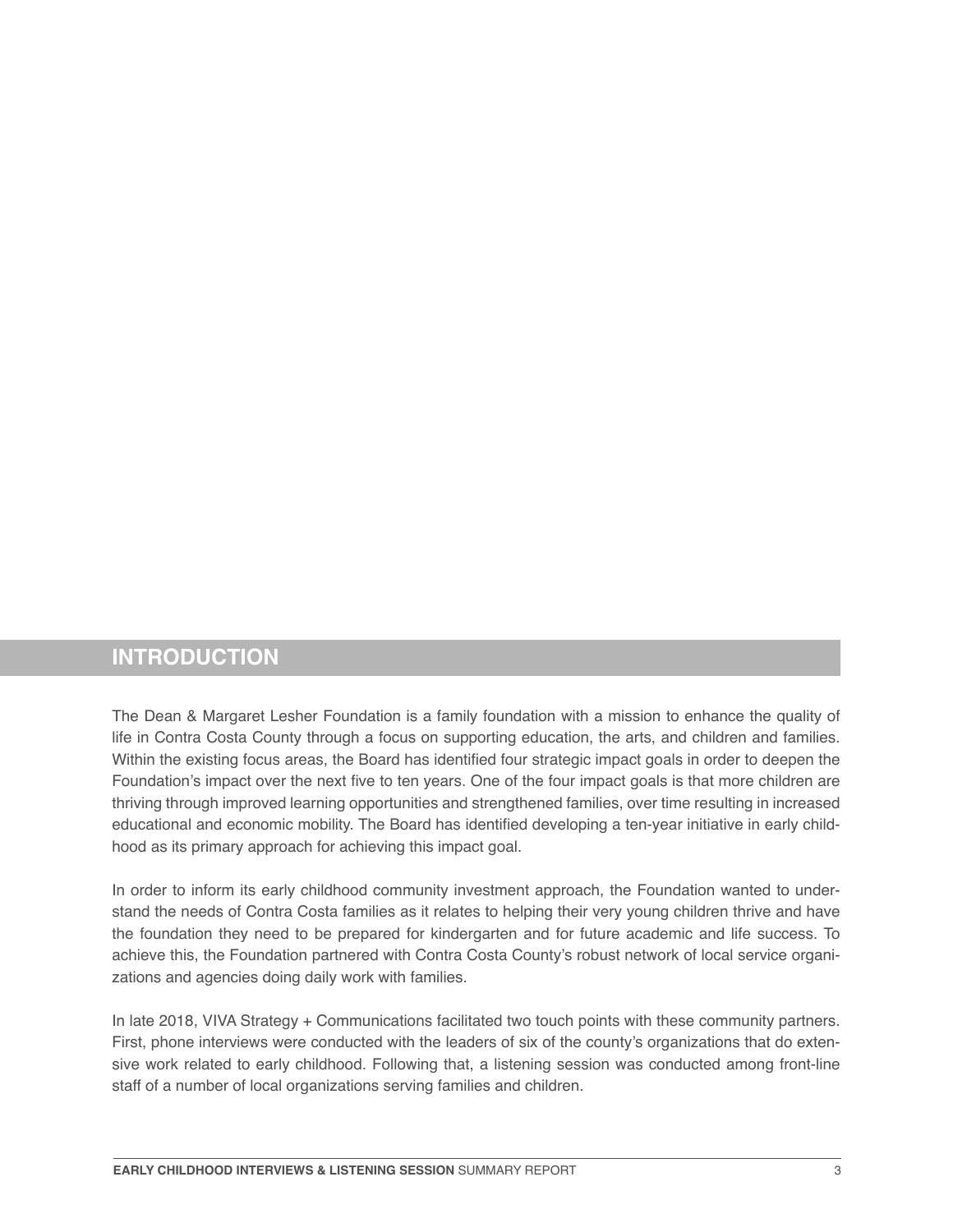## **INTERVIEWS**

#### **Overview of Interviews**

Six interviews took place between October 31 and November 9, 2018. Interviews were conducted over the phone and lasted between 30 and 45 minutes. Questions focused on the early childhood landscape in the county, families' needs, and the organizations' focuses and strategies. Interviewees were invited to respond based on their organization's work in this area, what they've observed more broadly in Contra Costa County, and their own experiences as leaders in this field. Their responses have been summarized and synthesized.

Please refer to the Appendix for a list of interviewees.

## **Common Themes**

The following themes are based on recommendations for and examples of supporting children and families that surfaced across responses during the interviews.

- ► **Supports to parents must be individualized, responsive, and sensitive.** They should build parents' skills, increase their confidence, and strengthen their connections to their peers and communities. Services should meet parents where they are and fit into families' lives--instead of vice versa.
	- $\triangleright$  Respondents noted that programs like home visiting can be especially powerful and effective, but also described integrated strategies like building individualized coaching into group classes or workshops. Additionally, the need for trauma-informed care, culturally-sensitive services, and services in languages other than English were mentioned.
- ► **Families need comprehensive supports.** Organizations should ensure that families' basic needs are met first. They also must understand--and help families understand--the many intersecting components of early childhood, and help families navigate the different systems of support.
	- $\triangleright$  Several respondents noted the significant impacts they are able to have on families who receive intensive, wrap-around supports. Others noted a "no wrong door" philosophy and mentioned their roles in ensuring families get connected to other necessary services to combat poverty and its effects.
- ► **Community support is essential to family well-being, but is frequently lacking.** Efforts to build community reduce families' isolation while increasing their parenting knowledge and skills. Supportive and trusted communities for families can be created in multiple ways.
	- $\triangleright$  Respondents emphasized the importance of community, and of creating trusted places that families can go for support. Respondents provided a number of examples of this approach in action, including offering place-based services dedicated to family support, fostering stronger communities within the existing places families go, building the capacity of other organizations to provide families with supportive communities, and building parents' own skills as community leaders.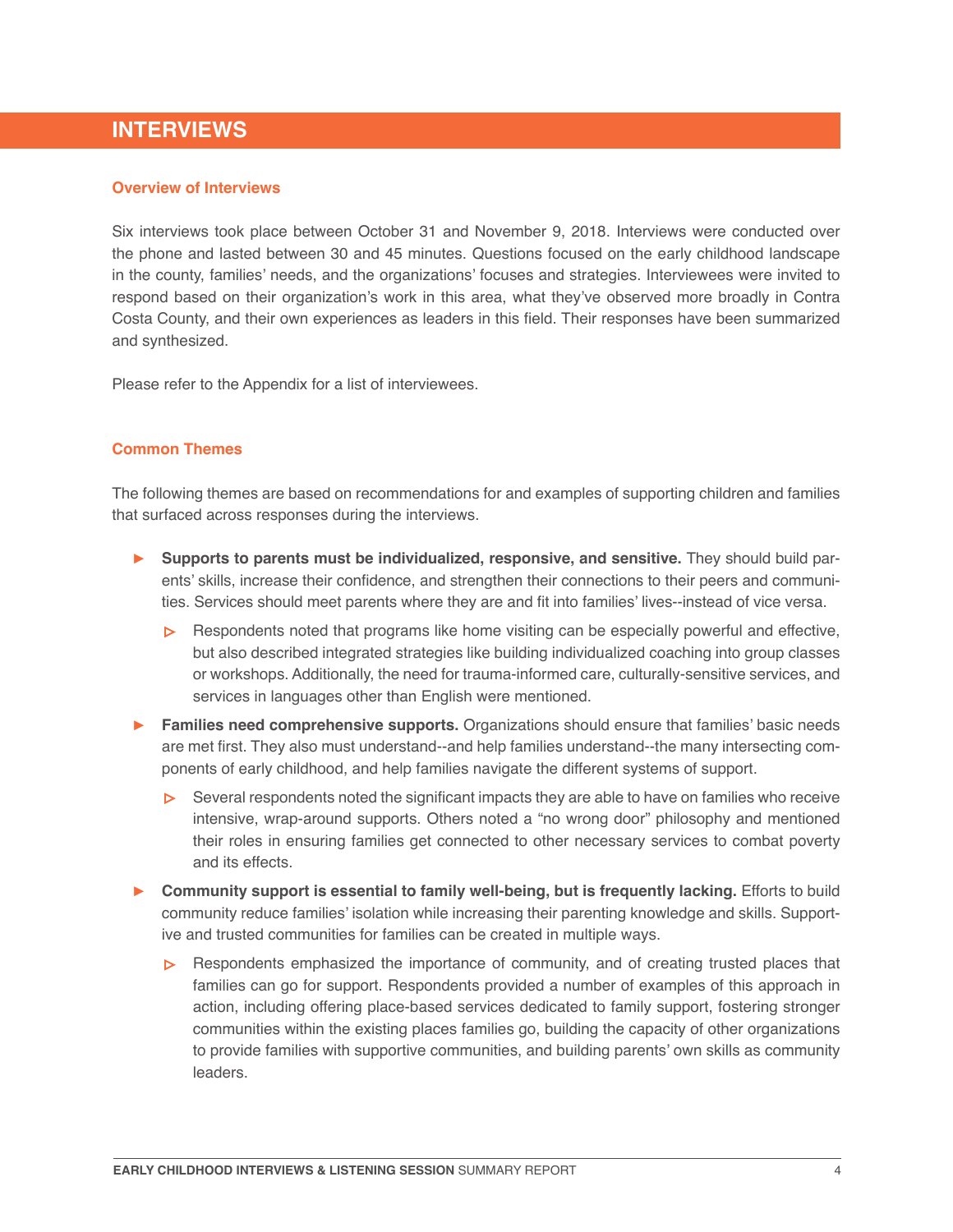- Everyone who works with children and families needs to be well-trained and supported. Training in early childhood development should be provided to those who need it, in addition to capacity building in how to address cultural, linguistic, and other barriers facing families in the county. Wellness supports and wages must be increased for those who do the often difficult work of supporting families in need.
	- $\triangleright$  Respondents noted that agency staff, service providers, and early learning providers face many challenges. Low wages and high turnover negatively impact the early education field, in particular, but other staff and providers who work with families were also mentioned. Some also expressed that there is a lack of knowledge in some fields as to the importance of the first five years, the need for appropriate supports, and how challenges facing parents can negatively impact their young children.
- ► **Early childhood represents a significant opportunity to have an impact in Contra Costa County.** There is a strong foundation of organizations working to support children and families on which to build. As county demographics and needs shift, they should be addressed collaboratively to identify the best ways to expand capacity and fill gaps. Non-traditional partners can be convened to help grow countywide support for early childhood.
	- Respondents expressed appreciation that the Lesher Family Foundation is launching an early childhood strategy, and that they are beginning the work by reaching out to county organizations. Several expressed the desire to continue to develop collaborative relationships with the Foundation and saw the Foundation's new focus as an opportunity to bring attention to early childhood across the county.

## **Summary of Responses**

## **1. Current Landscape**

Respondents were asked to describe the current landscape for young children and families in Contra Costa County, including what was unique about the county specifically.

## **General Early Childhood Landscape**

- Birth to five is the most critical time period to support children and families and is where interventions and supports can have the greatest impact. However, the challenges facing very young children can often be "hidden" and difficult to observe. Young children can't speak for themselves, and challenges they may face, such as early trauma, developmental delays, or a lack of quality early education, often go unrecognized.
- ► Investment in this age has long been insufficient. At the same time, seeds have been planted over many years. There has been greater recognition of this importance and a movement to better support and invest in young children, both locally and nationally, in recent years.
- ► Supporting children birth to five means supporting parents and other caregivers. It means taking a "whole child, whole family" approach because health, mental health, social-emotional development, literacy skills, and family stability are all connected and all impact school readiness and third grade success.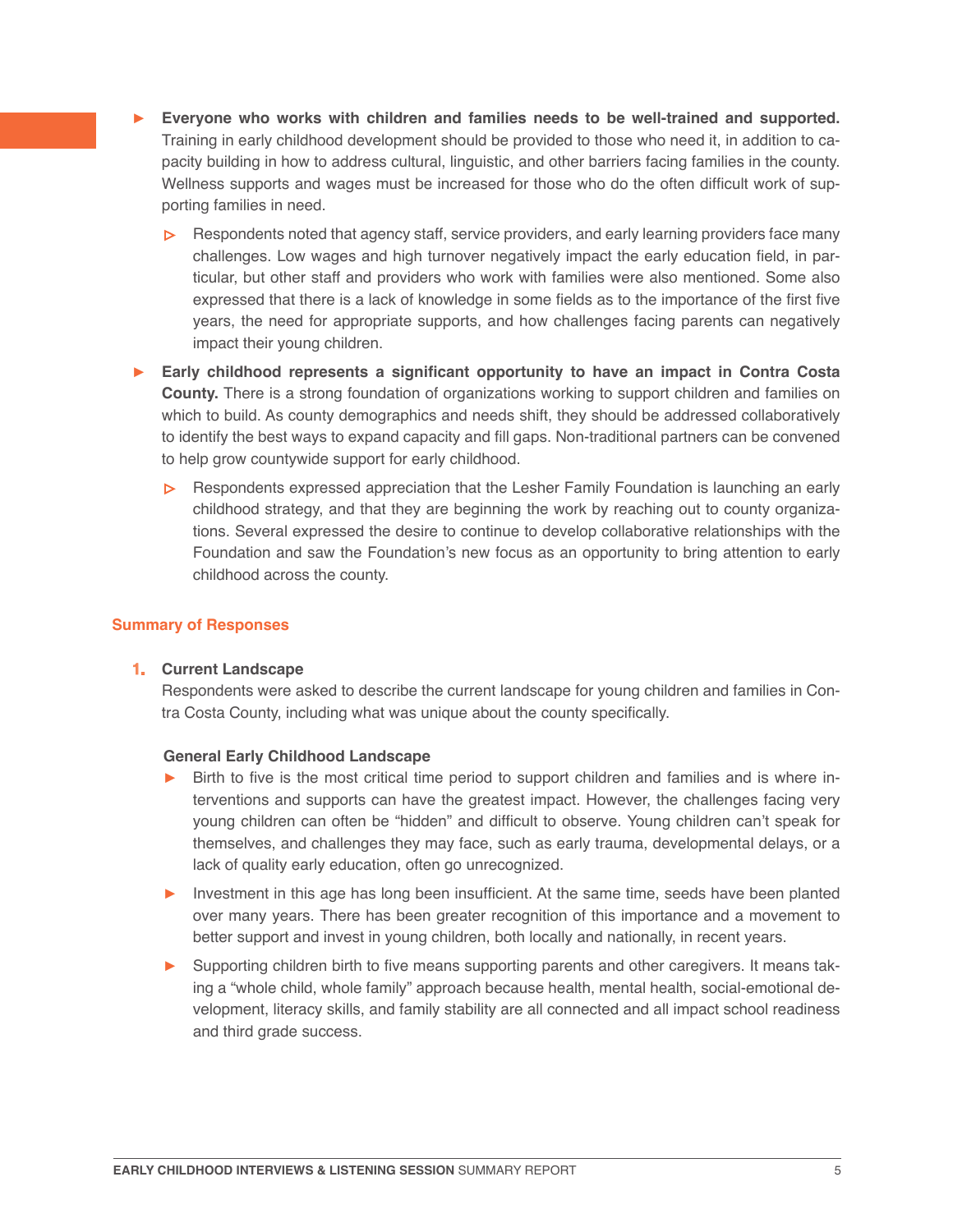#### **Landscape Specific to Contra Costa County**

- ► Demographic shifts have increased the need in the county. As the cost of living and housing shortages across the Bay Area region rise, young families and lower income families are migrating from the cities and more central urban areas out to Contra Costa County.
	- $\triangleright$  Many families are in crisis. Financial challenges, drug abuse, mental health issues, and more prevent many families from providing stable environments for their young children.
	- $\triangleright$  Many other families face challenges that mean they struggle to help their young children thrive—such as long working hours, lack of child care, high housing costs, home languages other than English, insufficient parenting knowledge and skills, and a lack of support networks in their communities.
- These demographic shifts have impacted the local capacity to serve families' needs. Many areas of the county, particularly in the central and east regions, have not "caught up" to the current need levels. Some interviewees noted that the county has fewer non-profits to support families and fewer early childhood education programs than other nearby counties. However, others noted that there is broad support for early childhood at leadership levels in the county and that there are local funders who are investing in families.
- ► The county's geographic diversity means that both need and capacity vary a lot. The needs and solutions of the urban areas may not work in the suburban or rural areas.
- ► Collaboration is a strength. Several interviewees described participating in early childhood-focused collaborative groups, and many commended local agencies for their community leadership around early childhood.

#### **2. Families' Needs in Contra Costa County**

Respondents were asked to identify the most pressing unmet need of families in the county. While responses differed, several needs were reiterated by multiple respondents.

- ► **Poverty.** Poverty is the big underlying barrier to children's ability to thrive. When families are living in poverty, they struggle to meet their children's physical, mental, and social-emotional needs--all of which are critical to school readiness.
- ► **Child care.** There aren't enough high quality, affordable child care slots to meet the demand.
- ► **Family support/education.** Parents and caregivers need to understand the importance of the first five years and to have the skills, capacity, and support network to help them care for their children.
- ► **Access to specialized supports.** Mental health services, early intervention to address developmental delays, and oral health services all need to be more accessible to families.

#### **3. Services Provided by Local Organizations**

Although the organizations represented in interviews have different focuses, and the specifics of their programs and services vary, there were significant commonalities in how respondents described their work.

► Services provided to families include safety net services to ensure basic housing, food, and child care needs are met; support services including counseling, coaching, therapy, and case management; and education services including workshops, classes, playgroups, and trainings.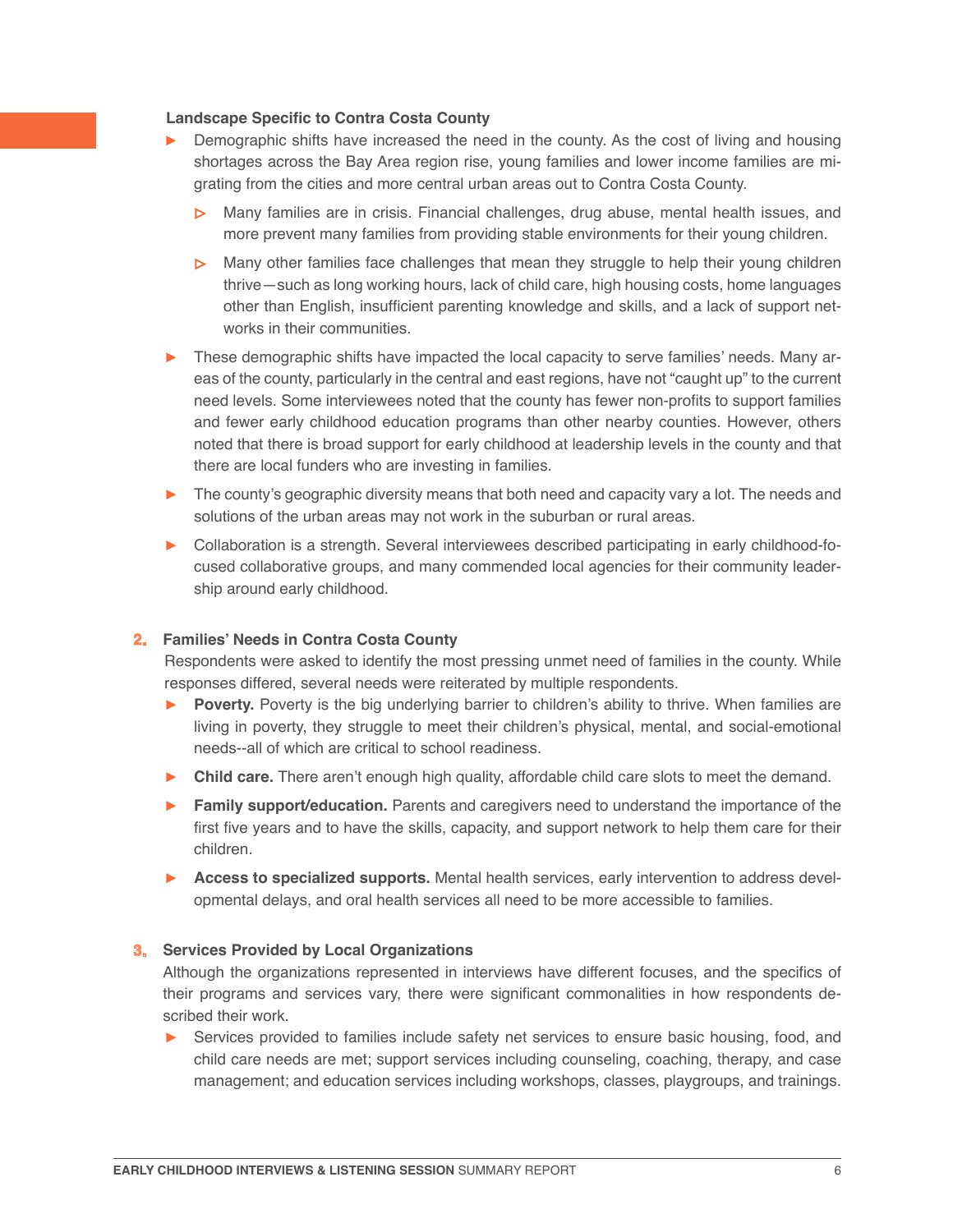- ► Several interviewees mentioned tension between providing light-touch services that reach large numbers of families, and wrap-around services that only a few families can access. Most have services that fall into each category, but discussed the challenge in determining where to focus limited budgets.
- ► Nearly all of the interviewees also described efforts to build the capacity of other organizations to better support families on the issues addressed by these organizations. By equipping others with needed knowledge and skills, the organizations are able to extend their impact beyond their own organizational capacity. (A hypothetical example of this is that an organization might offer skill-building classes for families, but also teach early learning providers how to recognize need and support those skills among the families in their program.)

## **4. Most Effective Strategies (Already Implemented)**

Respondents were asked to identify strategies of their organizations that have been successful in supporting families.

- ► Wrap-around services that provide comprehensive support to a family, including ensuring that basic needs are met before addressing other challenges.
- ► Support that fits into families' lives--either by providing services at the family's home, or by providing individualized coaching and supports.
- ► Building communities for families so that they have networks of support. This includes providing place-based services so that families have a trusted "place" to turn to and fostering supportive communities/relationships in other places families go.
- ► Increasing parents' skills so that they can better support their young children and are better equipped to handle challenges that arise.
- ► Capacity building and training for the people who work with children and families (eg., healthcare and other providers, educators, and staff at social service agencies).
- ► Ensuring that services are strength-based and positive, and that they recognize parents and caregivers wanting the best for their children.

## **5. Desired Strategies (Not Yet Implemented)**

Respondents were also asked to describe strategies that they would like to implement but are not currently. The following strategies were mentioned.

- End the eligibility "cliff effect" that keeps families in the system rather than enabling them to gradually move off of supports.
- ► Build service providers' capacity, with a focus on increasing their understanding of early childhood and on helping them to provide family-centric services that are supportive, unbiased, and reduce barriers to receiving support.
- ► Build families' capacity to be advocates and leaders within their communities.
- ► Expand early intervention efforts.
- ► Invest in transportation solutions for families to increase preschool attendance.
- ► Expand access to oral health services.
- ► Measure impact in terms of the positive effect on families (as opposed to numbers served), and ensure that impact is measured in ways that respect and build trust with families.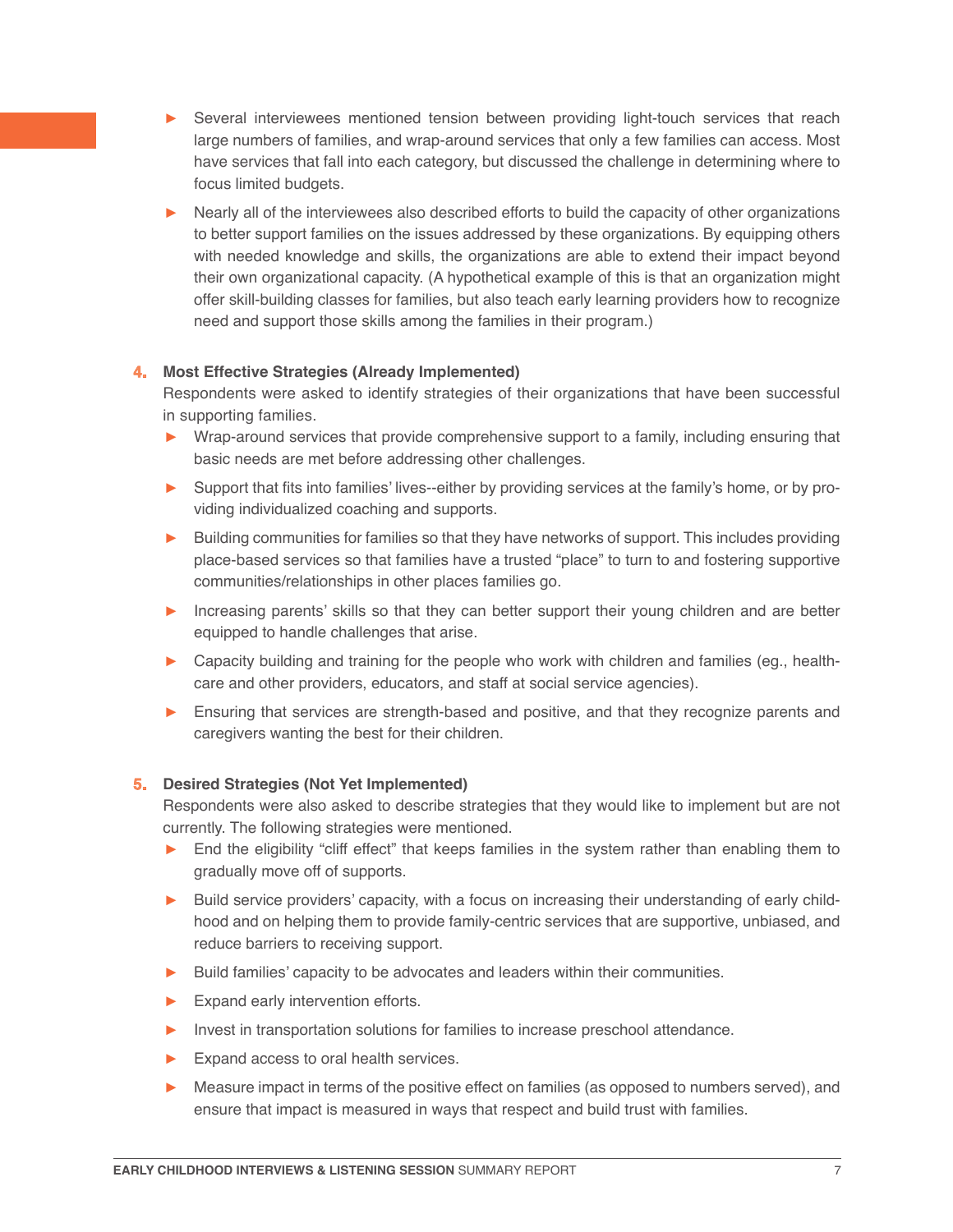#### **6. Advice for New Early Childhood Investments**

Respondents were asked to share their advice for the Lesher Foundation as it begins to invest in early childhood in Contra Costa County.

- ► Collaborate with local organizations and work together as partners to identify and implement the right strategies.
- ► Recognize the complexity of early childhood and how the many systems that touch early childhood are interconnected, but be targeted with strategies. Focus and scale investments to have maximum impact.
- ► Look into gaps (eg., no transportation to preschool, lack of funding for family, friend, and neighbor quality improvement) and barriers (eg., restrictions on using funding for facilities improvements or Denti-Cal being too burdensome for dental offices) as opportunities for impact.
- ► Act as a convener of traditional and non-traditional partners to bring attention to and catalyze investment in early childhood. Leverage role as a community leader. Be strategic in telling the story so that the issue is relevant to all potential partners.
- ► Identify what works and share the evidence and best practices so that the landscape continues to improve and early childhood remains in the spotlight.

## **LISTENING SESSION**

## **Overview of Listening Session**

The listening session was held on December 4, 2018, at a Contra Costa County-based non-profit. Participants represented agencies and organizations that serve families and children; all of the participants work directly with families. In some cases, the services that are provided are court-mandated; in other cases the programs and services are voluntary for families. The types of services represented included classes, home visiting, therapy, referrals, and care coordination.

The organizations represented in the listening session work across the county; most participants noted that they personally primarily worked in one area, eg., West, Central, or East County.

The questions focused on the early childhood landscape in the county, families' needs, and the services provided to families. Participants were invited to respond based on their own experiences working in the field and based on what they've observed and heard during their interactions with families. Their responses have been summarized and synthesized.

Please refer to the Appendix for a list of listening session participants.

## **Common Themes**

The following themes are based on the discussions heard throughout the listening session.

► Supporting families' basic needs is essential. This is the first step to enabling parents to focus on caregiving and to help give children the stable, nurturing environments they need to thrive.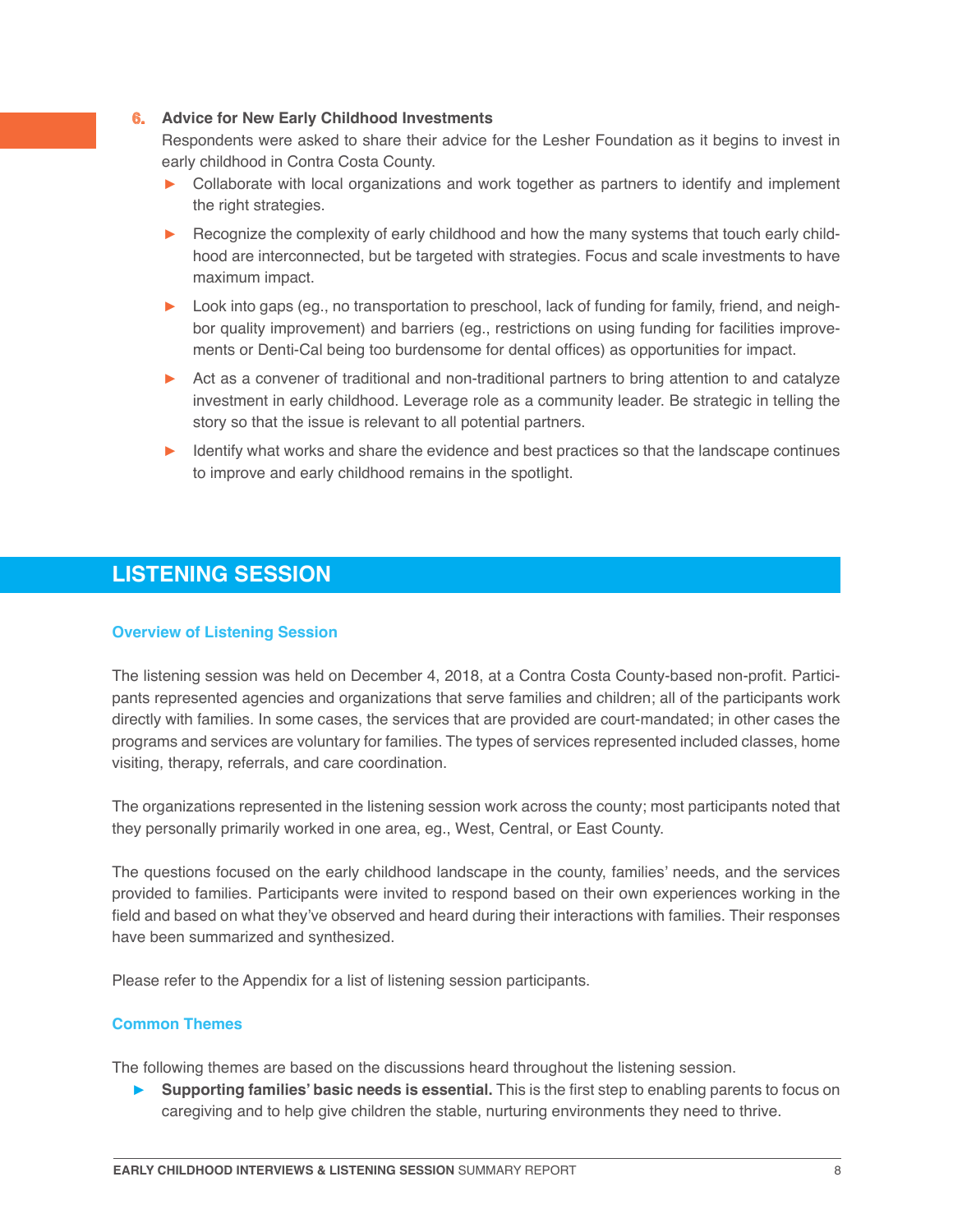- $\triangleright$  Stable and affordable housing, living wages, health care, and high quality childcare (on the days and times needed) were all mentioned as significant challenges facing families, with services in these areas noted as having the greatest impact.
- ► **Awareness, navigation, and the ability to be on a waitlist are major barriers to families of young children receiving critical support services.** Participants consistently shared that often services may exist, but families or service providers themselves are unaware of what exists, become frustrated with the navigation required to receive services, or must wait long periods of time to receive the supports they need.
- ► **Supporting children means supporting parents.** Participants noted that the parents of young children frequently face their own challenges, including mental health issues, unaddressed trauma, and lack of education, which need to be addressed to best support the child. At the same time, they noted parents' hopes for their children and desire to support their success, and the positive impact observed with interventions and supports.
	- Increasing understanding of both child development and the effects of trauma, reducing stigmas around accessing services, and increasing supports to help parents navigate the different systems and providers were discussed as ways to better help parents as they help their children.
- ► **Systemic issues pose challenges for service providers.** Issues that feel out of participants' control--including local, state, and federal policies; lack of funding; and siloed provision of services--impact their organizations' abilities to fully and effectively meet families' needs.
	- $\triangleright$  Participants noted a few achievements and opportunities in these areas, however. First, local efforts to build parents' capacity as advocates have been very successful. Second, improving connections between organizations and implementing effective warm hand-offs between service providers are achievable at the organizational level. Connections made at events such as this listening session can help build relationships between organizations.

## **Summary of Responses**

**1. Top challenges facing families that impact their young children 0-5: Service providers' perspectives**

Top challenges noted:

- ► Meeting basic needs
	- $\triangleright$  Jobs are low paying and the cost of living is high.
	- $\triangleright$  Housing especially was noted by all as a significant challenge facing families: families frequently live in very small quarters, move frequently, and/or face homelessness.
	- $\triangleright$  Families face an "eligibility cliff," meaning that if their wages increase too much, they lose needed benefits, without earning enough to move them into financial stability.
- **Parent knowledge and education** 
	- $\triangleright$ Parents aren't sufficiently knowledgeable about child development and therefore may not know how to support their child's school readiness or recognize if there are concerns.
	- $\triangleright$  Parents are not aware of all of the resources that are available.
- ► Accessible high quality childcare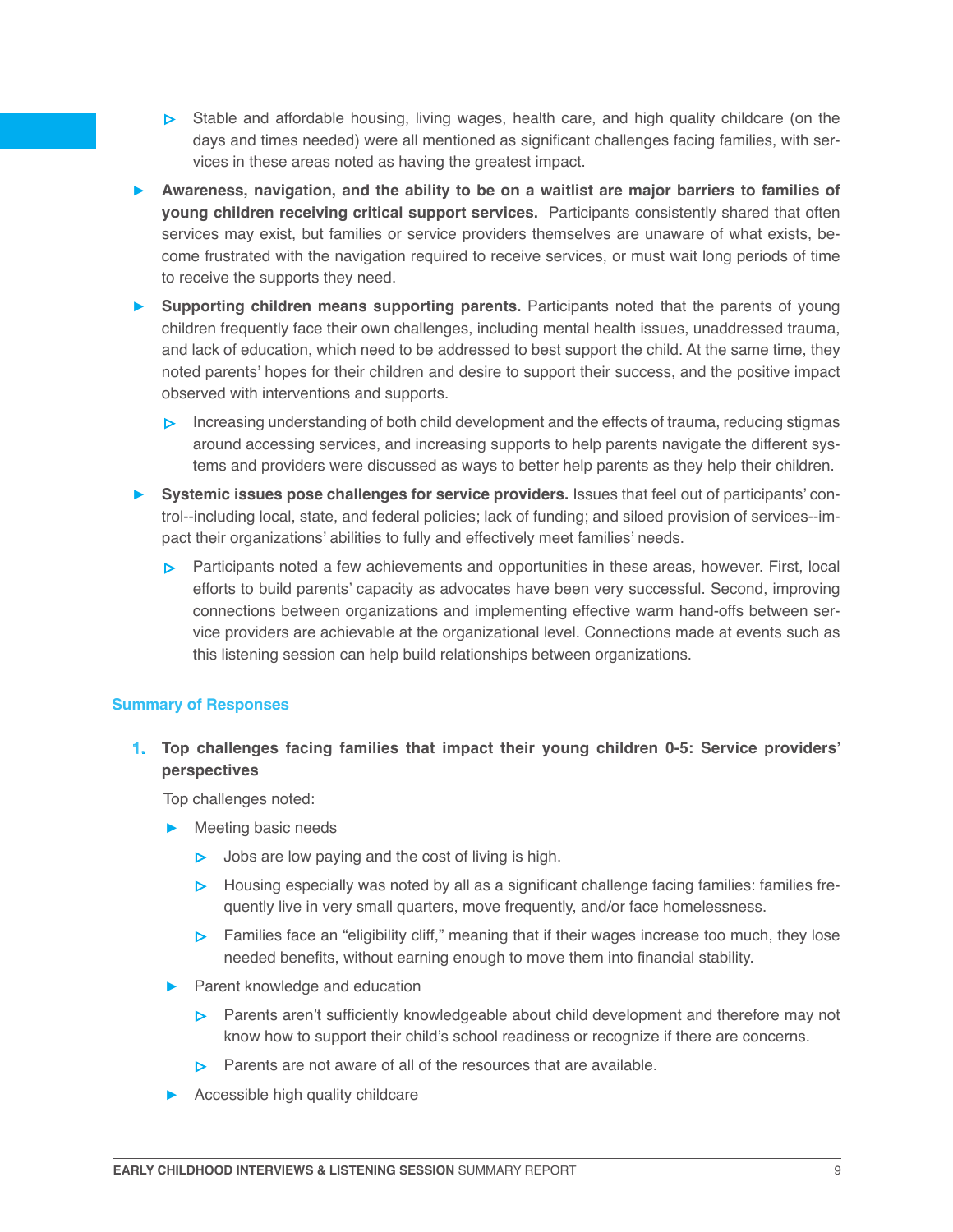- $\triangleright$  Affordable childcare isn't accessible and, for many, isn't available during the hours families need it (such as non-traditional working hours).
- $\triangleright$  Children don't have the consistent, stable care environments that they need, because families must piece together care across multiple formal and informal providers
- ► Siloed services
	- $\triangleright$  Care coordination across providers does not happen as well as it needs to.

Other challenges:

- ► Trauma
	- $\triangleright$  Both parents and children face trauma due to issues including, but not limited to, violence in their communities, substance abuse, home violence, and mental health issues.
	- $\triangleright$  There are insufficient services to help families with these issues, and there is a stigma attached to seeking help for mental health.
- Immigration and language
	- $\triangleright$  Families that have more recently immigrated to the United States face language barriers (primarily Spanish, but also including other languages) and immigration-related challenges.
	- $\triangleright$  Immigrant families are also more likely to struggle to navigate the different systems of support that are available.

**2. Top challenges facing families that impact their young children 0-5: Families' perspectives**

The challenges noted by providers are also seen as challenges by families themselves, especially those related to basic needs like housing and income. Additional challenges that they hear families share include:

- ► Service navigation
	- $\triangleright$  Families struggle to navigate different service providers and are often intimidated by the eligibility and referral processes.
	- $\triangleright$  Families often face long wait times to access services.
- ► Access to quality spaces (nice parks, etc.)
	- $\triangleright$  Related to the housing crisis, families may have little or no home space for their young children to move and play.
- ► School culture
	- $\triangleright$  Families report that their children are bullied but that it isn't addressed by the school.
	- $\triangleright$  Families may feel that their children are treated unfairly by their teachers.
	- $\triangleright$  These frustrations affect the family's view of education and its value.
- ► Eligibility gap
	- $\triangleright$  Families are frustrated when they feel that they need support but do not meet eligibility requirements (for example, a parent may want to work but doesn't qualify for child care subsidies).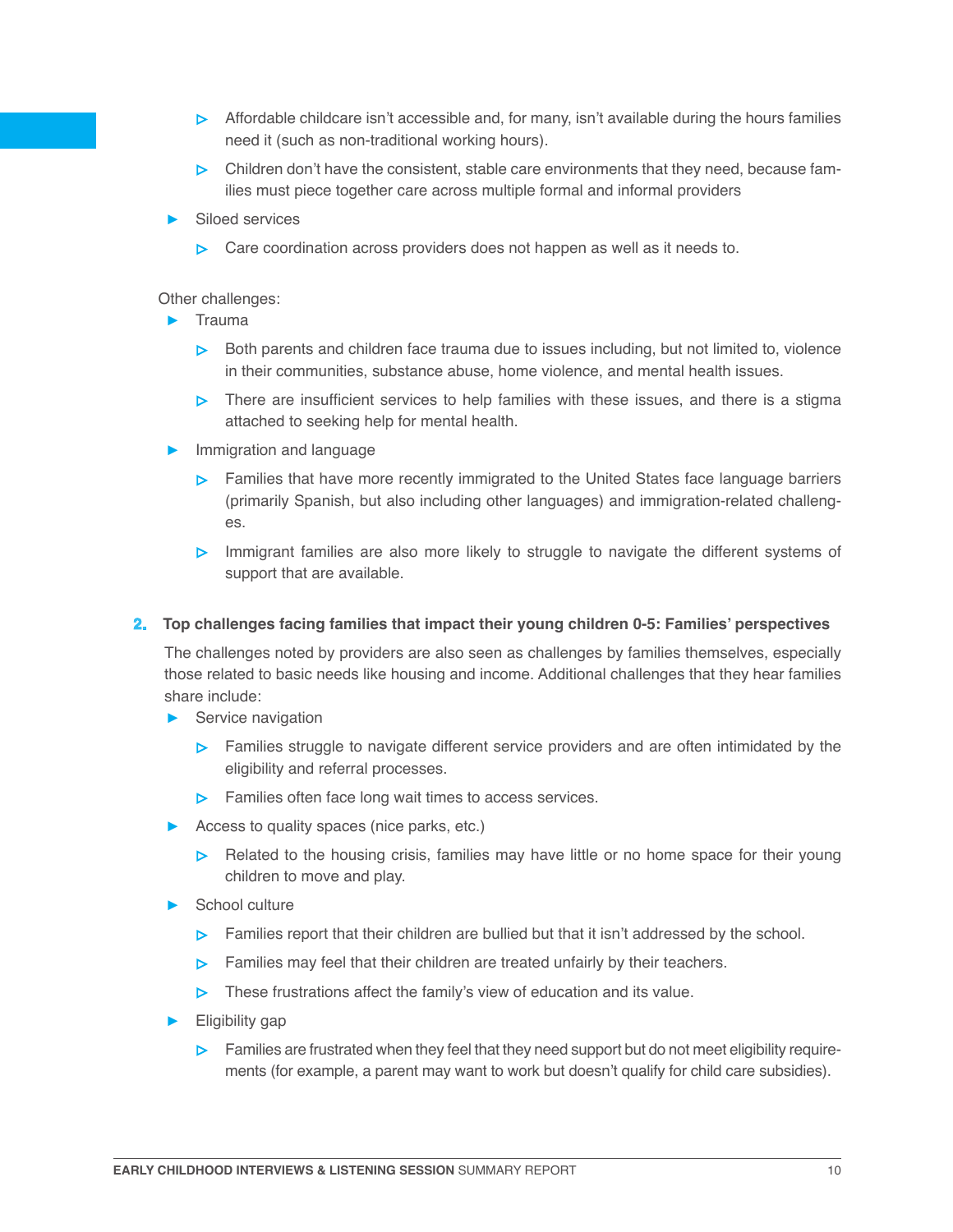## **3. Ability of current programs and services to address families needs and gaps in services**

- ► Effective programs and services exist to address most needs, but the demand exceeds the capacity of local organizations to meet it.
	- $\triangleright$  This was universally agreed with the exception of one participant who noted that her organization was not at capacity in providing mental health services. It was suggested that this could be related to mental health stigma.
- ► Effectiveness could be improved with increased coordination and warm handoffs between programs and organizations.
- ► There should be a focus on upstream system improvements (including policies at the county and state level.)
- ► A few significant gaps where there are no or not enough services to meet needs were noted:
	- $\triangleright$  Substance abuse, which is especially a concern with the legalization of marijuana
	- **IMMIGRATHLIM** Immigration advocacy and support related to deportation concerns
	- **Nental health**
	- $\triangleright$  Educating parents, including foster families, to understand the effects of trauma
	- $\triangleright$  Housing affordability
	- $\triangleright$  Housing support and navigation services, specifically in East County
	- $\triangleright$  Navigation from the regional center, which provide developmental services to children 0-3, to school districts, which provide those services to children 4 and older

**4. Services that make the biggest difference for families**

The services mentioned fall into two categories:

- ► Services that support essential needs
	- $\triangleright$  Housing
	- $\triangleright$  Support getting children insured and connected to care
	- $\triangleright$  Mental health services
	- $\triangleright$  Quality child care
	- $\triangleright$  Regional centers
- Services that build parents' capacity
	- $\triangleright$  Parenting support to promote healthy attachment with child care provided, or offered family style
	- $\triangleright$  Parent education/leadership training,
	- $\triangleright$  First 5 Centers
	- $\triangleright$  Parent advocacy groups

Participants feel that these services are effective because:

► They are available at no cost to families.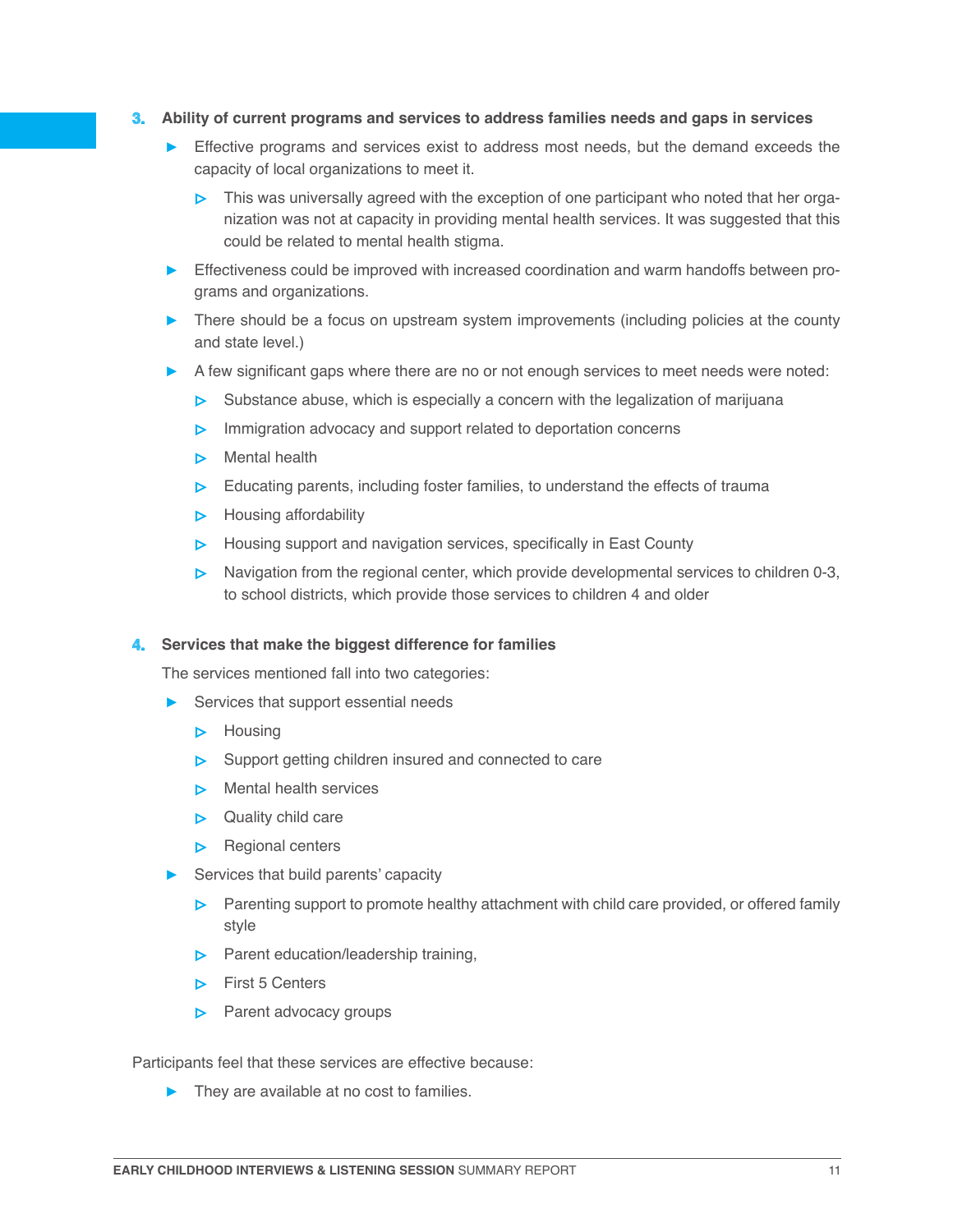- ► Meeting their most basic needs enables families to focus on other aspects of their family life and their children's lives.
- ► Services are "well placed" and match the needs of their communities.
- The programs are staffed with community members; clients see themselves reflected in staff.

## **5. New programs or services that should be developed**

- ► A one-stop shop for families to access support that has co-located space for key public entities and community-based organizations (CBOs) (following a family resource center model but focusing on co-location of services and not just case management and referral.)
- ► More parent education options should be made available with childcare or focus on serving the parent and child together.
- ► There should be better coordination between school districts and CBOs, and opportunities for CBOs to partner with districts to serve families.
- ► There should be more emphasis on county-level coordination and advocacy. Participants would like to see greater investment at the county level, and mentioned the bond measures that nearby counties have recently developed.

## **KEY CONSIDERATIONS AND OPPORTUNITIES**

The following considerations and opportunities were identified during the course of the interviews and listening session.

## **Considerations**

- ► By beginning its early childhood investment strategy with a period of listening and learning, the Lesher Foundation has started a valuable and much-appreciated dialogue with the people and organizations working in early childhood in the county.
	- Interviewees were very happy both that the Lesher Foundation has decided to invest in early childhood ("Early childhood is where it's at.") and that the Foundation reached out to them as part of the strategy. They expressed the desire to continue to have dialogue as the Foundation begins to invest.
	- Listening session attendees were excited to make connections with one another at the session—almost all of them were unknown to one another despite doing similar work in the county.
- ► "Early childhood" can be defined narrowly or broadly when considering the organizations that impact it. During both touchpoints, participants mentioned non-traditional early childhood partners who could be brought to the table: An interviewee mentioned the Foundations' strong connections to the arts as an opportunity to engage the broader community on early childhood issues. Listening session participants noted the absence of housing and immigration organizations at the session.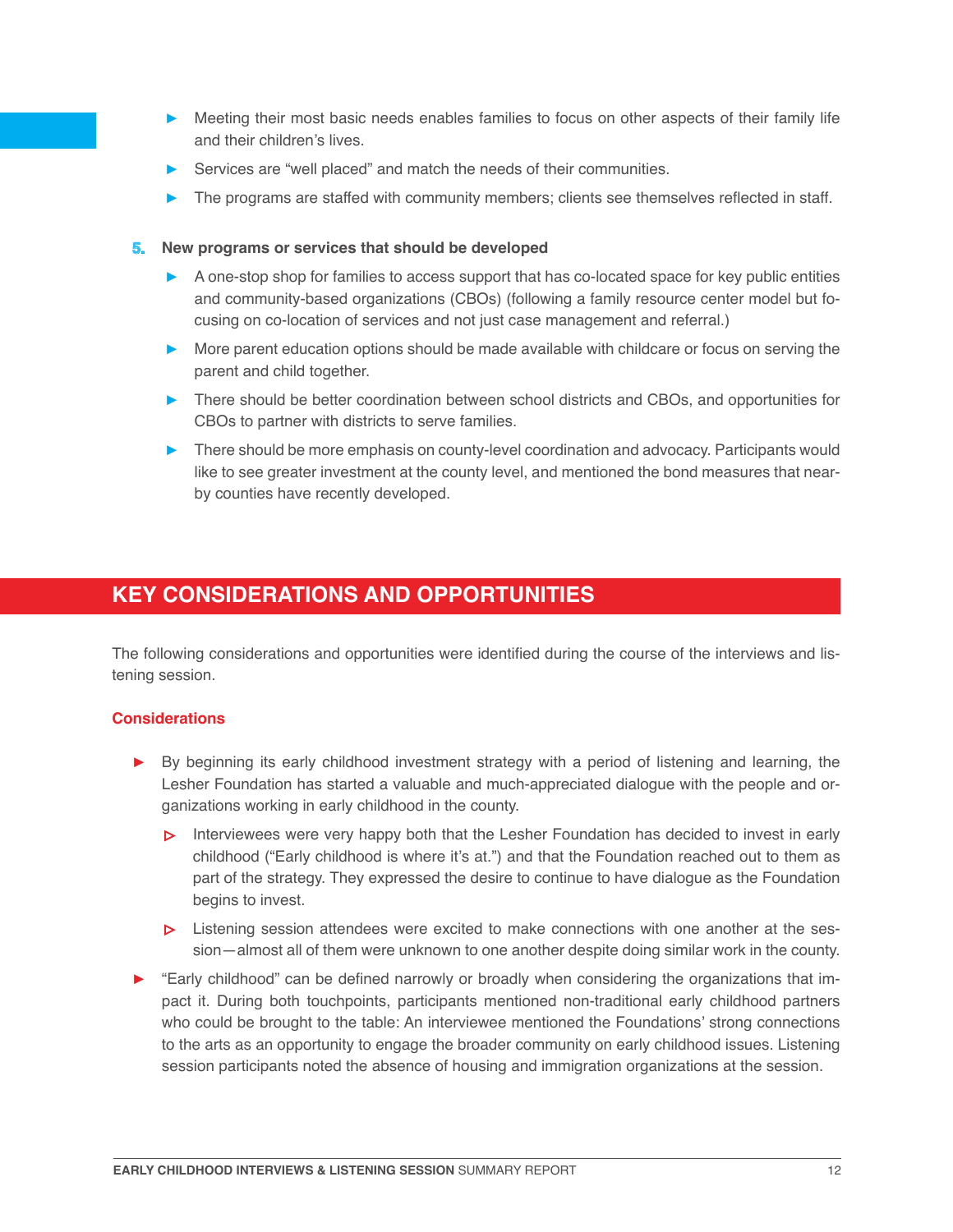The importance of parents was woven throughout the conversations. Participants noted both the significant challenges facing parents and the huge opportunities. Mental health, trauma, and poverty are significant, high-priority barriers parents face that must be addressed. But participants have also seen huge gains through efforts to simply support parents, give them a community, and build their skills—and therefore their confidence. As a few interviewees said, "Making parents feel good about being parents is so important," and, "We heard a mom at one of our programs say, 'I didn't just want to be a mom, I wanted to be a parent.'"

## **Key Opportunities**

- ► **Host Provider Cafés in East County.** The café model has been growing in recent years as a low-cost but effective method of making connections and building community capacity by raising awareness of available services and general resource and information sharing between front-line community-based organizations (CBOs) and public agency staff. They can create opportunities for idea sharing, thought partnership, and collaboration. They can also include partners who aren't traditionally at the table for early childhood discussions.
- ► **Invest in parent-focused programs and services.** Support parent education and skill-building to help them understand child development and learning, as well as efforts to create communities for parents. Similar to the Provider Cafes mentioned above, Parent Cafes are a tool to serve this purpose, as are place-based approaches such as the First 5 Centers. Services need to include child care or have a child-parent component.
- ► **Advocate for a greater presence of public agency critical services, such as housing in East County.** Participants across the board noted the growing need in East County.
- ► **Support outreach efforts that aim to break down stigmas and raise awareness of services.** These might be dedicated outreach campaigns or efforts embedded in organizations' programs and services.
- ► **Co-located services.** Advocate for or fund the basic infrastructure of a "one-stop shop" site where different county agency staff and CBO staff could be co-located. In this model, rather than having one CBO staff and coordinate services for families, this site could be more of a shell, perhaps with one office manager, where the space and functionality is sustained by agencies and organizations paying to use the space.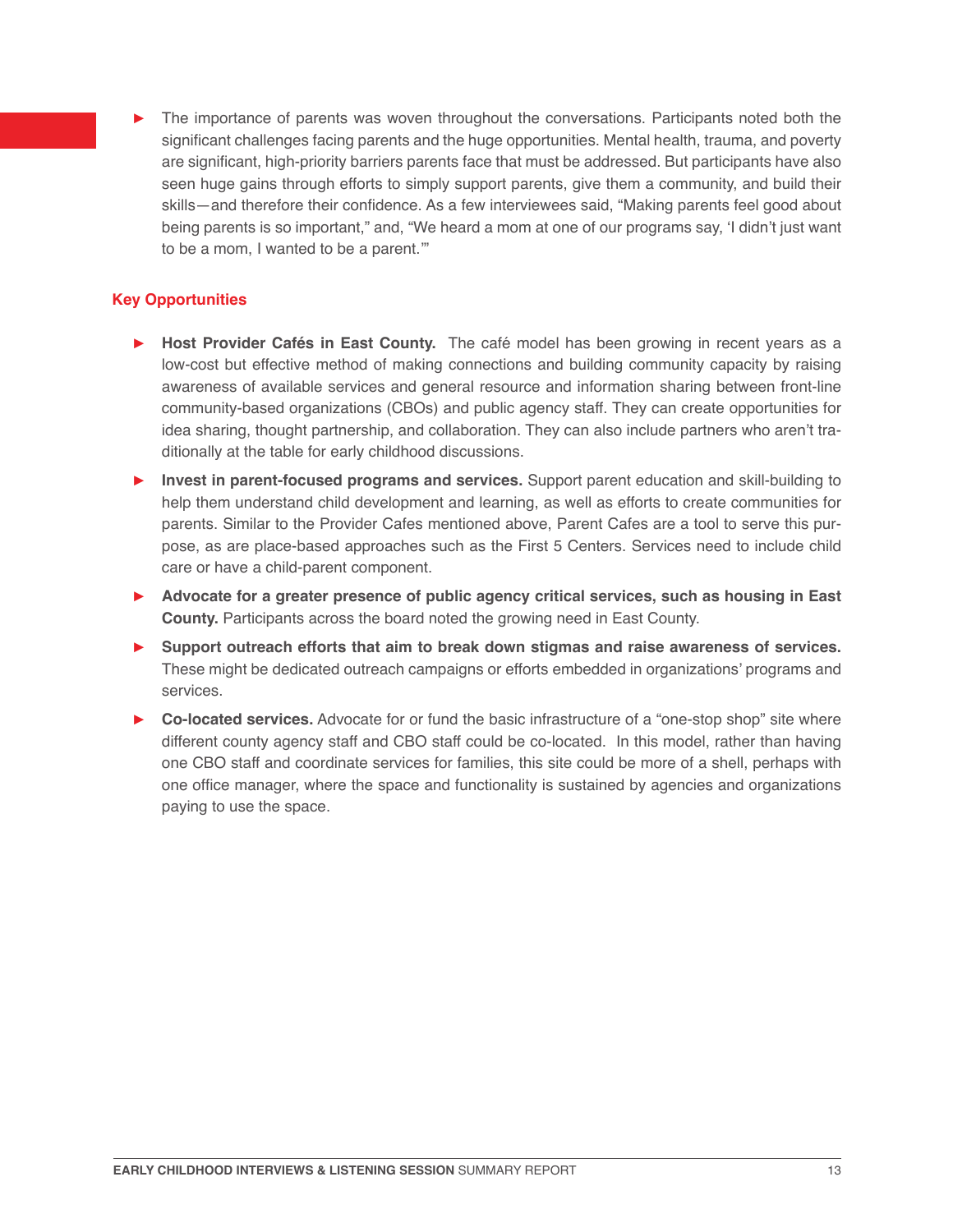## **APPENDIX**

## **Interviews were conducted with:**

Sean Casey, Executive Director, and Ruth Fernandez, Deputy Director First 5 Contra Costa County

Molly Wertz, Executive Director Tandem, Partners in Early Learning

Pete Caldwell, Executive Director, and Kelly Ransom, Director of Mental Health Services We Care Children

Cathy Botello, Executive Director C.O.P.E. Family Support

John Jones, Executive Director CoCo Kids

Camilla Rand, Community Services Director Community Services Bureau, Employment and Human Services Department

## **The following participants attended the listening session:**

Ali Uscilka, MPH, Program Director Healthy & Active Before 5

Candida Duperroir, Rand & Program Manager Coco Kids

Ellen De Senna, Assistant Manager Community Services Bureau, Contra Costa County

Gabi Rivas, Community Engagement Program **Coordinator** First Five Contra Costa

Gloria Pantoja, Family Case Manager Village Community Resource Center

Joe Briseno, Facilitator COPE Family Support Center

Laura Rodriguez, Community Literacy Specialist Tandem, Partners

Melissa Cassem, Family Intervention Specialist - In-home Behavior Support We Care Services for Children

Nicole Hermann-Metzger, PsyD, Clinical Psychologist Brighter Beginnings

Odessa Caton, MA, District Director Aspiranet

Priscilla Vasquez, Childcare Facilitator Ujima Family Recovery Services